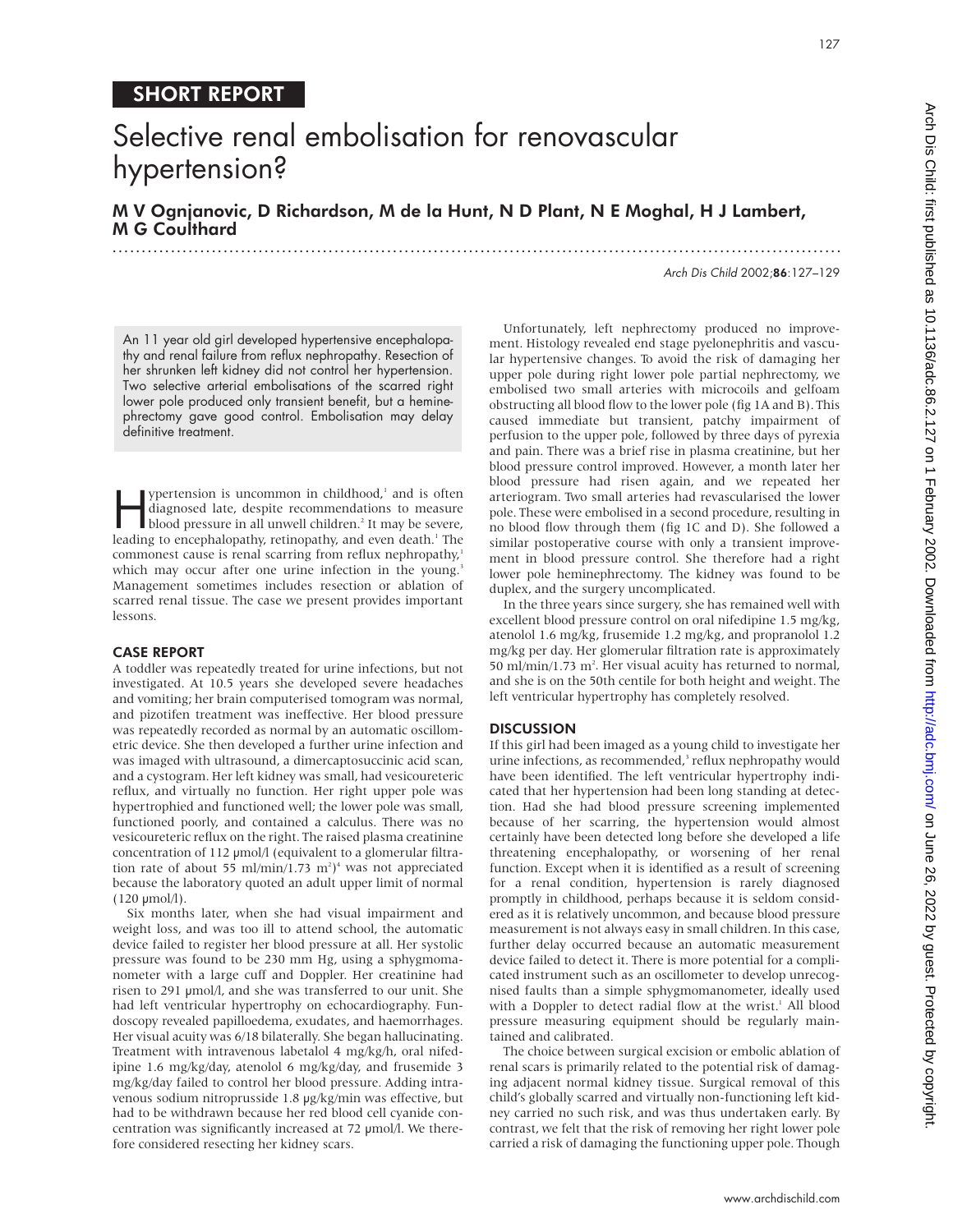

Figure 1 Subtraction right renal arteriograms in a hypertensive girl with reflux nephropathy: (A) before first embolisation; (B) after first embolisation. Coils are indicated by black arrows; areas of transiently reduced perfusion due to spillage of gelfoam are indicated by arrowheads. (C) Lower pole before second embolisation; previously placed coils shown with black arrows. (D) After second embolisation; newly placed coils indicated with white arrows.

heminephrectomy is a relatively straightforward procedure if the kidney is duplex and has a clear plane of division, it is more likely to harm the remaining pole if it is not. Because none of the imaging investigations were able to determine this, we initially chose embolisation over surgery.

We considered measuring her selective renal vein renin activities to pinpoint precisely the anatomical source of the renin drive before planning surgery. However, this technique does not always lateralise the renin source reliably,<sup>56</sup> and would have required another procedure under general anaesthetic which was unlikely to have a major impact on the final management. If it had pointed to the right lower pole as the prime source of renin, we would almost certainly have also removed her functionally useless left kidney anyway because of its future risk of causing hypertension.

Though selective renal embolisation has been used successfully to treat hypertension in adults<sup>7</sup> and children,<sup>8</sup> it is not always successful, partly because of the capacity of the kidney to develop collateral vessels,<sup>7</sup> as in this patient. Embolisation causes significant pain post procedure,<sup>7</sup> <sup>8</sup> which in our patient was as severe as after her nephrectomy. Spillage of gelfoam into healthy tissue is also a potential hazard. In this case, although the two embolisations were technically successful, they failed to improve blood pressure control. The postprocedure symptoms were unpleasant and effective management was delayed.

#### ..................... Authors' affiliations

M V Ognjanovic, Department of Nephrology, Mother and Child Health Institute, Belgrade, Yugoslavia

D Richardson, Department of Radiology, Royal Victoria Infirmary,

Newcastle upon Tyne NE1 4LP, UK<br>**M de la Hunt,** Department of Paediatric Surgery, Royal Victoria Infirmary

N D Plant, N E Moghal, H J Lambert, M G Coulthard, Children's Kidney Unit, Department of Paediatric Nephrology, Royal Victoria Infirmary

MGC is guarantor of the paper.

Correspondence to: Dr M G Coulthard, Children's Kidney Unit, Department of Paediatric Nephrology, Royal Victoria Infirmary, Newcastle upon Tyne NE1 4LP, UK; malcolm.coulthard@ncl.ac.uk

Accepted for publication 28 August 2001

#### **REFERENCES**

- 1 Goonasekera CDA, Dillon MJ. Measurement and interpretation of blood pressure. Arch Dis Child 2000;82:261–5.
- 2 Houtman PN, Dillon MJ. Routine measurement of blood pressure in schoolchildren. Arch Dis Child 1991;66:567–8.
- 3 Royal College of Physicians. Guidelines for the management of acute urinary tract infection in childhood. J <sup>R</sup> Coll Physicians Lond 1991;25:36–42.
- 4 Schwartz MD, Haycock GB, Edelmann CMJ, Spitzer A. A simple estimate of glomerular filtration rate in children derived from body length and plasma creatinine. Pediatrics 1976;58:259-63.